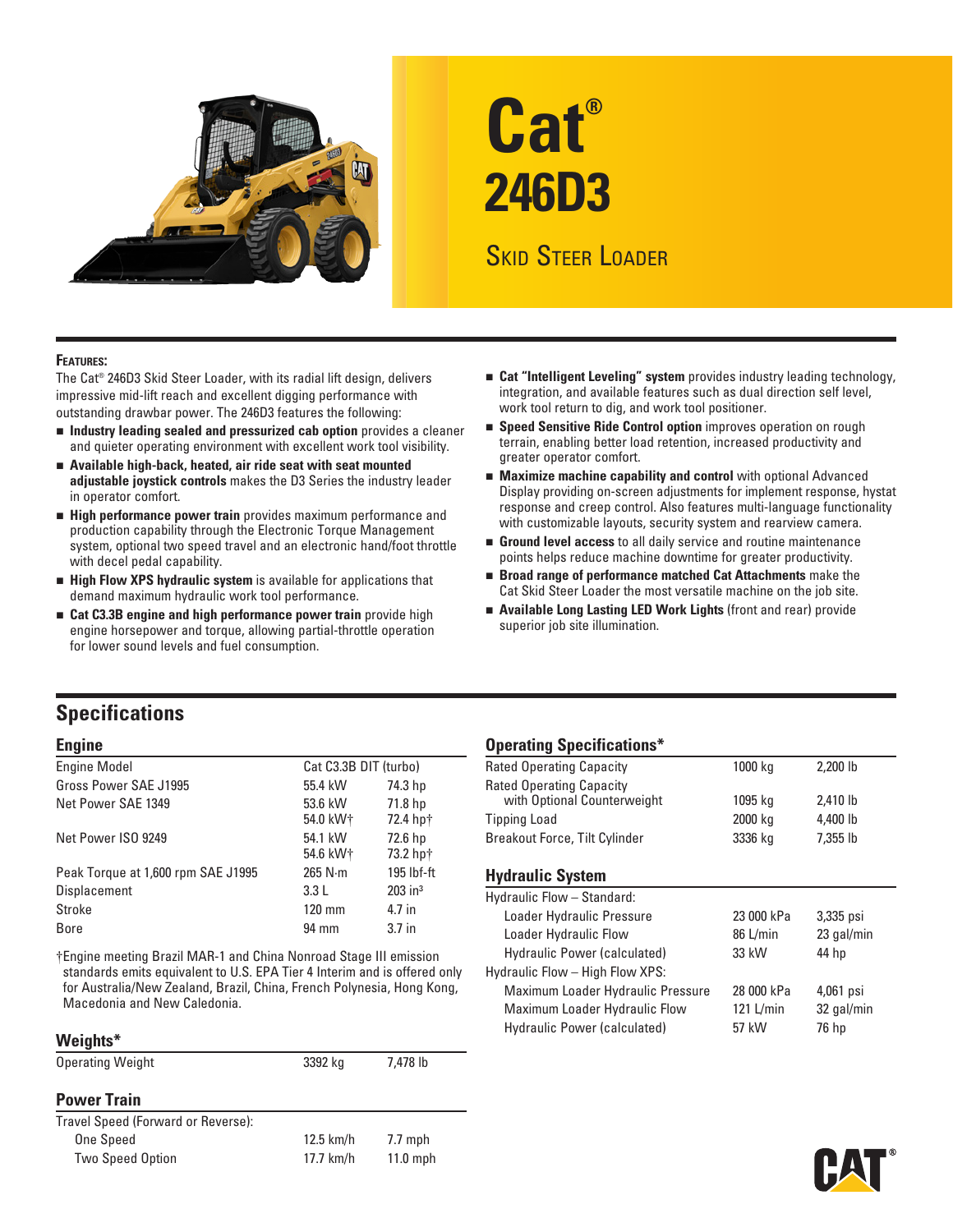# **246D3 Skid Steer Loader**



#### **Dimensions\***

| Wheelbase                                    | 1249 mm   | 49.2 in           | 11 Departure Angle                             | $26^{\circ}$ |           |
|----------------------------------------------|-----------|-------------------|------------------------------------------------|--------------|-----------|
| 2 Length without Bucket                      | 2993 mm   | $117.8$ in        | 12 Bumper Overhang behind Rear Axle            | $1083$ mm    | 42.6 in   |
| 3 Length with Bucket on Ground               | 3708 mm   | 146.0 in          | 13 Maximum Dump Angle                          | $39^\circ$   |           |
| 4 Height to Top of Cab                       | $2110$ mm | 83.1 in           | 14 Vehicle Width over Tires                    | 1676 mm      | 66 in     |
| 5 Maximum Overall Height                     | 4032 mm   | 158.7 in          | 15 Turning Radius from Center - Machine Rear   | 1806 mm      | $71.2$ in |
| 6 Bucket Pin Height at Maximum Lift          | 3154 mm   | 124.2 in          | <b>16</b> Turning Radius from Center – Coupler | 1401 mm      | 55.2 in   |
| <b>7</b> Bucket Pin Height at Carry Position | 200 mm    | $7.9$ in          | 17 Turning Radius from Center - Bucket         | 2181 mm      | 85.9 in   |
| 8 Reach at Maximum Lift and Dump             | 600 mm    | $23.6$ in         | 18 Maximum Reach with Arms Parallel to Ground  | 1388 mm      | 54.6 in   |
| <b>9</b> Clearance at Maximum Lift and Dump  | 2465 mm   | $97.1$ in         | 19 Rack Back Angle at Maximum Height           | $96^{\circ}$ |           |
| <b>10 Ground Clearance</b>                   | 226 mm    | 8.9 <sub>in</sub> |                                                |              |           |

\* Operating Weight, Operating Specifications and Dimensions all based on 75 kg (165 lb) operator, all fluids, one speed, OROPS, 1676 mm (68 in) low profile bucket, Cat PC 12 × 16.5 tires, standard flow hydraulics, mechanical suspension seat, no optional counterweights and manual quick coupler (unless otherwise noted).

| Cab                              |                 |                       |
|----------------------------------|-----------------|-----------------------|
| <b>ROPS</b>                      | ISO 3471:2008   |                       |
| <b>FOPS</b>                      |                 | ISO 3449:2005 Level I |
| <b>Service Refill Capacities</b> |                 |                       |
| Chain Box, each side             | 12.7 $L$        | $3.3$ gal             |
| <b>Cooling System</b>            | 14 I            | $3.7$ gal             |
| <b>Engine Crankcase</b>          | 11 <sup>L</sup> | $3.0$ gal             |
| <b>Fuel Tank</b>                 | 105L            | 27.7 gal              |
| <b>Hydraulic System</b>          | 52 L            | $13.7$ gal            |
| <b>Hydraulic Tank</b>            | 39 L            | $10.3$ gal            |

| <b>Noise Level</b> |             |
|--------------------|-------------|
| Inside Cab**       | 81 dB(A)    |
| Outside Cab***     | $101$ dB(A) |

\*\*\* The declared dynamic operator sound pressure levels per ISO 6396:2008. The measurements were conducted with the cab doors and windows closed and at 70% of the maximum engine cooling fan speed. The sound level may vary at different engine cooling fan speeds.

\*\*\* The labeled sound power level for the CE marked configurations when measured according to the test procedure and conditions specified in 2000/14/EC.

## **Air Conditioning System (if equipped)**

The air conditioning system on this machine contains the fluorinated greenhouse gas refrigerant R134a (Global Warming Potential = 1430). The system contains 1.0 kg of refrigerant which has a  $CO<sub>2</sub>$  equivalent of 1.430 metric tonnes.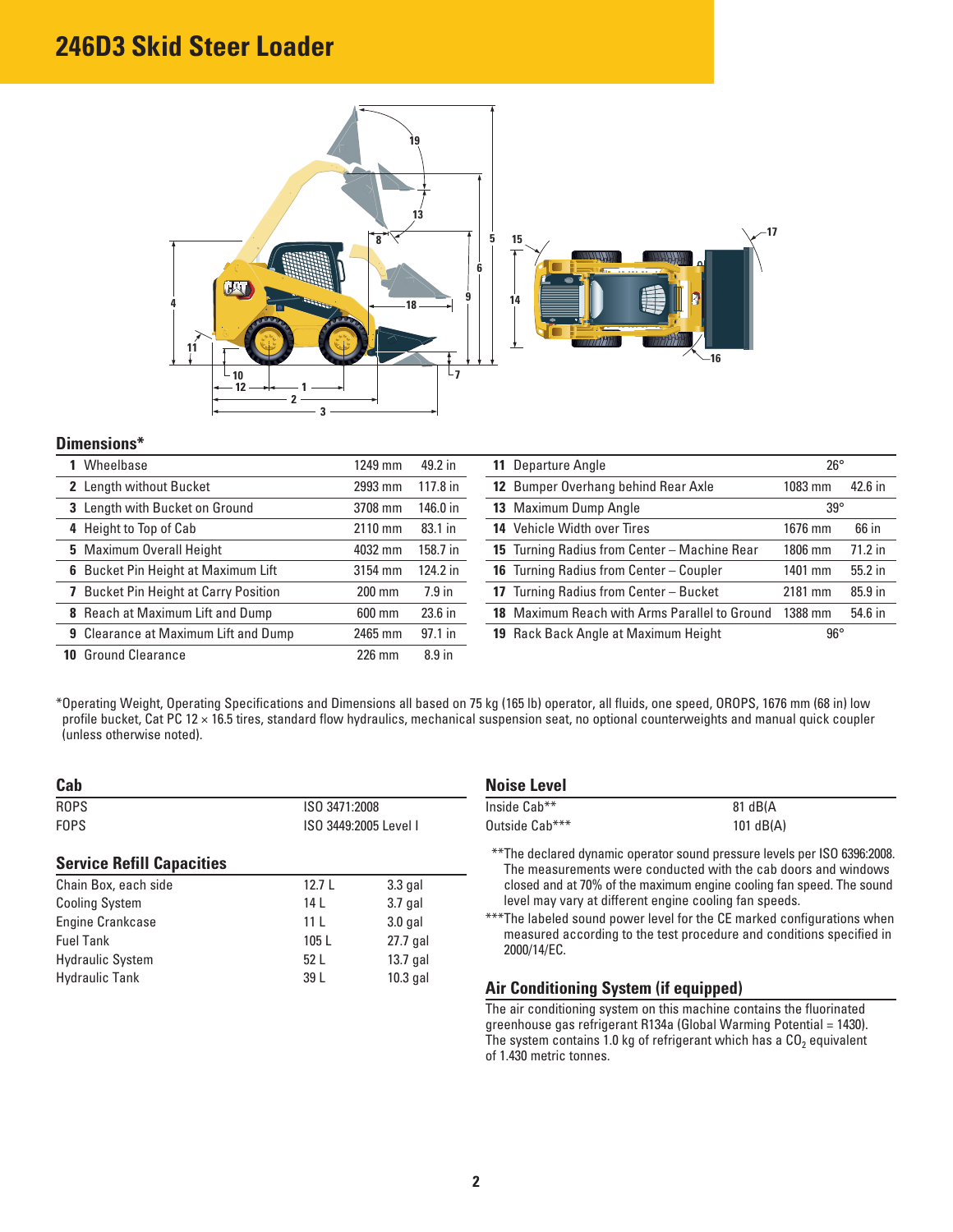## **MANDATORY EQUIPMENT**

- **Example 3 I** Hydraulics, Standard or High Flow XPS **COMFORT PACKAGES**
- **Quick Coupler, Mechanical or Powered**
- n High Visibility Seat Belt, 50 mm (2 in) or 75 mm (3 in)
- Power Train: One Speed, One Speed with Speed Sensitive Ride Control, Two Speed or Two Speed with Speed Sensitive Ride Control

#### **PERFORMANCE PACKAGES**

- Performance Package H1: Standard Flow Hydraulics (No Self Level)
- Performance Package H2: Standard Flow Hydraulics, Dual Direction *Electronic Self Level (Raise and Lower), Work Tool Return to Dig, Work Tool Positioner, and Electronic Snubbing (Raise and Lower)*
- Performance Package H3: *High Flow XPS, Dual Direction Electronic Self Level (Raise and Lower), Work Tool Return to Dig, Work Tool Positioner, and Electronic Snubbing (Raise and Lower)*

## **STANDARD EQUIPMENT**

- 12 volt Electrical System
- 80 ampere Alternator
- **u** Ignition Key Start/Stop Switch
- n Lights: *Gauge Backlighting, Two Rear Tail Lights, Two Rear Halogen* n Filters, Cartridge-type, Hydraulic *Working Lights, Two Adjustable Front Halogen Lights, Dome Light*
- **Backup Alarm**
- **E** Heavy Duty Battery, 850 CCA

- **OPERATOR ENVIRONMENT**<br>■ Advanced Display with Rearview Camera: *Full Color, 127 mm (5 in) LCD* Four Wheel Chain Drive
- Gauges: Fuel Level, Hour Meter
- *Engine Emission System Coolant Level Sight Gauge* **n** Radiator Coolant Level Sight Gauge screen; Advanced Multi-operator Security System; On-screen Adjustments<br>
for Implement Response, Hystat Response, and Creep Control<br>
■ Gauges: Fuel Level, Hour Meter<br>
■ Operator Warning System Indicators: Air Filter Restri **Output, Armrest Raised/Operator Out of Seat, Engine Coolant** *Temperature, Engine Oil Pressure, Glow Plug Activation, Hydraulic* Filter Restriction, Hydraulic Oil Temperature, Park Brake Engaged,
- Adjustable Vinyl Seat
- Fold In Ergonomic Contoured Armrest n Cat ToughGuard™ Hose
- Control Interlock System, when operator leaves seat or armrest raised: Hydraulic System Disables, Hydrostatic Transmission Disables, Parking<br>Brake Engages<br>Integrated Pressure Release
- ROPS Cab, Open, Tilt Up
- **FOPS, Level I**
- **Extends on Belly Pan Cleanout n Belly Pan Cleanout n** Belly Pan Cleanout
- **Floor Mat**
- **n** Interior Rearview Mirror
- 12 volt Electric Socket
- n Horn
- **E** Hand (Dial) Throttle, Electronic
- n Adjustable Joystick Controls
- n Anti-theft Security System with 6-button Keypad
- **B** Storage Compartment with Netting

- Open ROPS (C0): *Static Seat (No Foot Throttle, Headliner, Heater or Door)*
- Open ROPS (C1): *Foot Throttle, Headliner, Cup Holder, and choice of Seat (Mechanical Suspension or High Back, Heated, Air Ride Seat) (No Heater or Door)*
- Enclosed ROPS with Heater (C2): *Foot Throttle, Headliner, Heater and Defroster, Side Windows, Cup Holder, Radio Ready, choice of Seat (Mechanical Suspension or High Back, Heated, Air Ride Seat) and Door (Glass or Polycarbonate)*
- Enclosed ROPS with A/C (C3): *C2 + Air Conditioner*

#### **ELECTRICAL POWER TRAIN**

- 12 volt Electrical System n Cat C3.3B, Turbo Diesel Engine
- **1** 80 ampere Alternator **120 ampere Alternator** 1 **Air Cleaner, Dual Element, Radial Seal**
- **n** Ignition Key Start/Stop Switch n S·O·SSM Sampling Valve, Hydraulic Oil
	- Filters, Cartridge-type, Hydraulic
	- Filters, Canister-type, Fuel and Water Separator
- Backup Alarm **n Radiator/Hydraulic Oil Cooler (side-by-side)**
- Heavy Duty Battery, 850 CCA **n Spring Applied, Hydraulically Released Parking Brakes** 
	- **Exercise Hydrostatic Transmission**
	- Four Wheel Chain Drive

- **Engine Enclosure, Lockable**
- Extended Life Antifreeze,  $-36^{\circ}$  C ( $-33^{\circ}$  F)
- Machine Tie Down Points (6)
- Support, Lift Arm
- Hydraulic Oil Level Sight Gauge
- 
- **Adjustable Vinyl Seat 19 and Radiator, Expansion Bottle** 
	- Cat ToughGuard<sup>™</sup> Hose
	- Auxiliary, Hydraulics, Continuous Flow
	- **Example 20 Heavy Duty, Flat Faced Quick Disconnects with**
- **n** ROPS Cab, Open, Tilt Up **n Split D-Ring to Route Work Tool Hoses Along Side of Left Lift Arm**
- FOPS, Level I<br>■ Electrical Outlet, Beacon
	- **Belly Pan Cleanout**
- Floor Mat n Variable Speed Demand Fan
- Interior Rearview Mirror n Product Link<sup>™</sup> PL240, Cellular